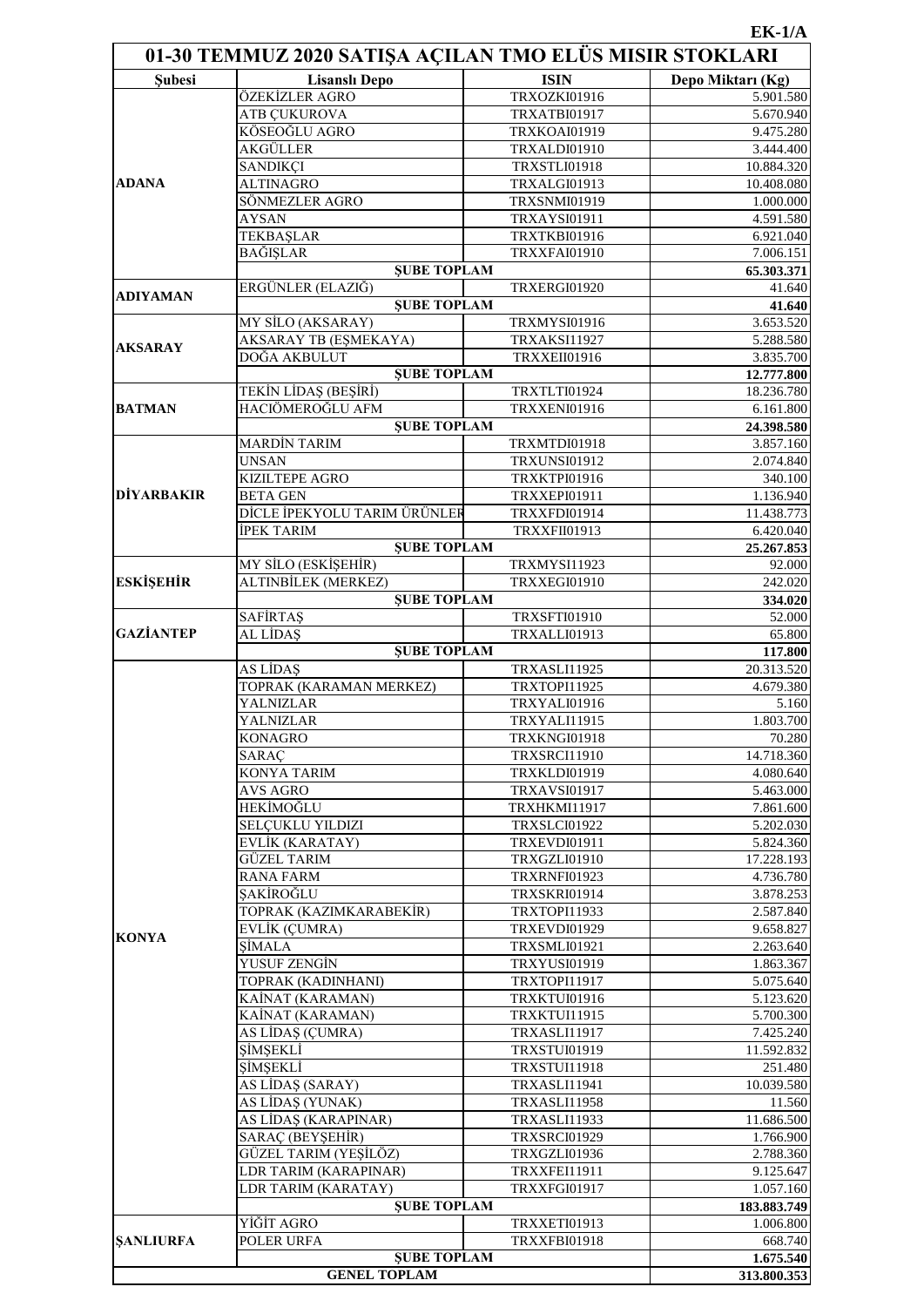## **EK-1/B**

| 01-30 TEMMUZ 2020 SATIŞA AÇILAN TMO MISIR STOKLARI |              |                     |        |  |  |  |
|----------------------------------------------------|--------------|---------------------|--------|--|--|--|
|                                                    | <b>MISIR</b> | <b>SUBE TOPLAMI</b> |        |  |  |  |
| <b>SUBESI</b>                                      | 2411         | 2443                | (TON)  |  |  |  |
| DİYARBAKIR                                         | 652          |                     | 652    |  |  |  |
| <b>BATMAN</b>                                      | 1.121        |                     | 1.121  |  |  |  |
| <b>DERINCE</b>                                     |              | 4.420               | 4.420  |  |  |  |
| <b>İSKENDERUN</b>                                  |              | 16.483              | 16.483 |  |  |  |
| <b>ADANA</b>                                       |              | 8.893               | 8.893  |  |  |  |
| <b>BANDIRMA</b>                                    |              | 2.700               | 2.700  |  |  |  |
| <b>SAMSUN</b>                                      |              | 8.874               | 8.874  |  |  |  |
| <b>TOPLAM</b>                                      | 1.773        | 41.370              | 43.143 |  |  |  |